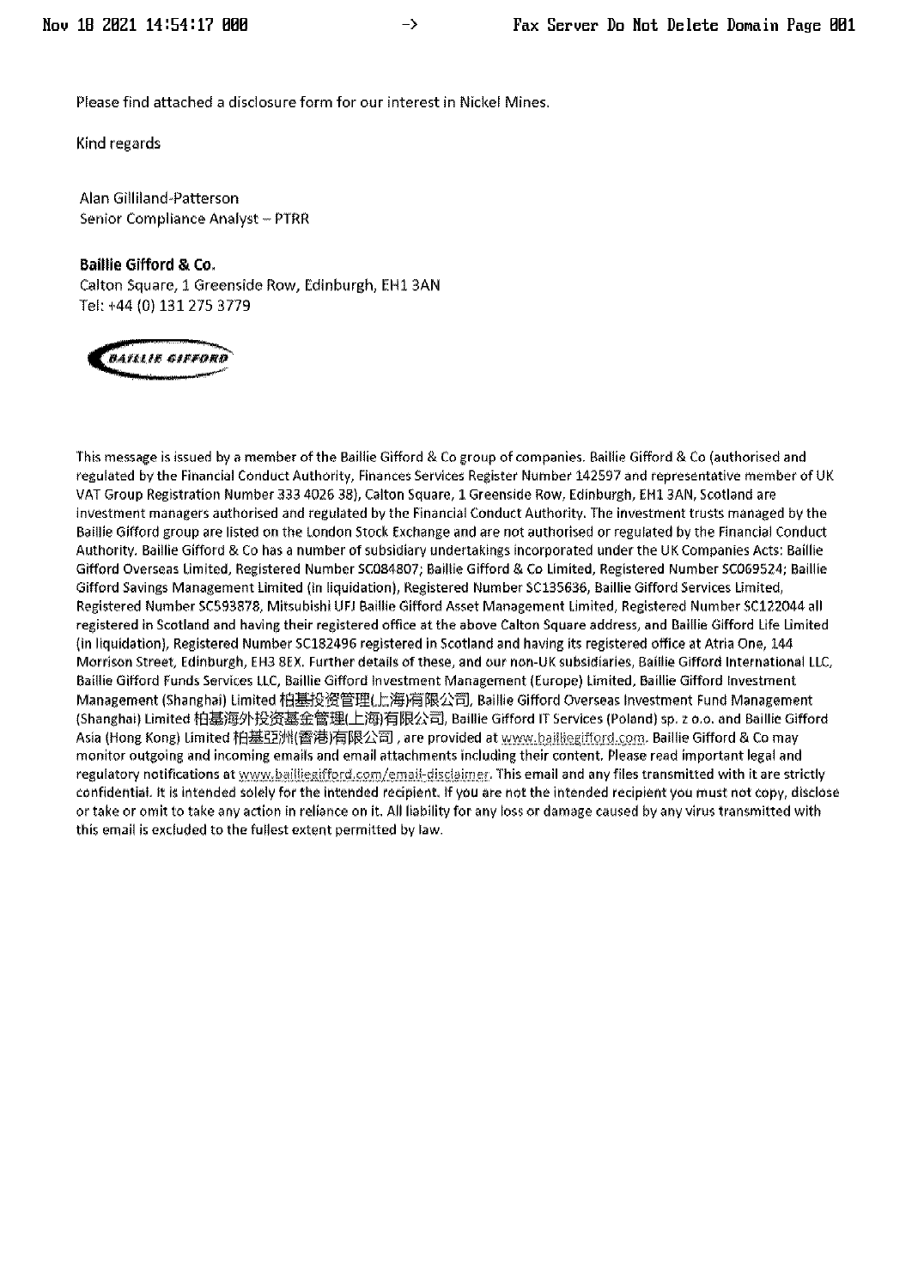## **Form 604**

Corporations Act 2001 Section 671B

## Notice of change of interests of substantial holder

| To Company Name/Scheme                                              | Nickel Mines Limited                                                      |  |  |  |  |  |
|---------------------------------------------------------------------|---------------------------------------------------------------------------|--|--|--|--|--|
| <b>ACN/ARSN</b>                                                     | ACN 127 510 589                                                           |  |  |  |  |  |
| 1. Details of substantial holder (1)                                |                                                                           |  |  |  |  |  |
| Name<br>ACN/ARSN (if applicable)                                    | Baillie Gifford & Co and its Affiliated Companies (See Annexure 1)<br>NIA |  |  |  |  |  |
| There was a change in the inferests of the<br>substantial holder on | 18/11/2021                                                                |  |  |  |  |  |
| The previous notice was given to the company on-                    | 21/06/2021                                                                |  |  |  |  |  |
| The previous notice was dated                                       | 21/06/2021                                                                |  |  |  |  |  |

### 2. Previous and present voting power

The total number of votes attached to all the voting shares in the company or voting interests in the scheme that the substantial holder or an associate (2) had a relevant interest (3) in when last required, and when now required, to give a substantial holding notice to the company or scheme, are as follows:

| - Class of securities (4) | Previous notice |                 | Present notice |                      |  |
|---------------------------|-----------------|-----------------|----------------|----------------------|--|
|                           | Person's voles. | Volma power (5) | Pérson's votes | Votina power (5)<br> |  |
| Ordinary shares           | 155,702,945     | 6.19%           | 181,286,592    | 7 21%                |  |
|                           |                 |                 |                |                      |  |

#### 3. Changes in relevant interests

Particulars of each change in, or change in the nature of, a relevant interest of the substantial holder or an associate in voting securities of the company or scheme, since the substantial holder was last required to give a substantial holding notice to the company or scheme are as follows:

| Date of<br>change | Person whose relevant<br>interest changed | Nature of<br>change (6) | Consideration<br>given in relation<br>to change (7) | Class and<br>number of<br>securities affected | Person's votes<br>affected |
|-------------------|-------------------------------------------|-------------------------|-----------------------------------------------------|-----------------------------------------------|----------------------------|
|                   | See Annexure 2                            |                         |                                                     |                                               |                            |
|                   |                                           |                         |                                                     |                                               |                            |
|                   |                                           |                         |                                                     |                                               |                            |

#### 4. Present relevant interests

Particulars of each relevant interest of the substantial holder in voting securities after the change are as follows.

| Holder of<br>relevant<br>interest | Registered<br>holder of<br>securities | Person entitled<br>to be registered<br>as holder (8) | Nature of<br>relevant<br>interest (6) | Class and<br>number of<br>securities | Person's votes |
|-----------------------------------|---------------------------------------|------------------------------------------------------|---------------------------------------|--------------------------------------|----------------|
|                                   | See Annexure 3                        |                                                      |                                       |                                      |                |
|                                   |                                       |                                                      |                                       |                                      |                |
|                                   | ------                                |                                                      |                                       | ----------------                     |                |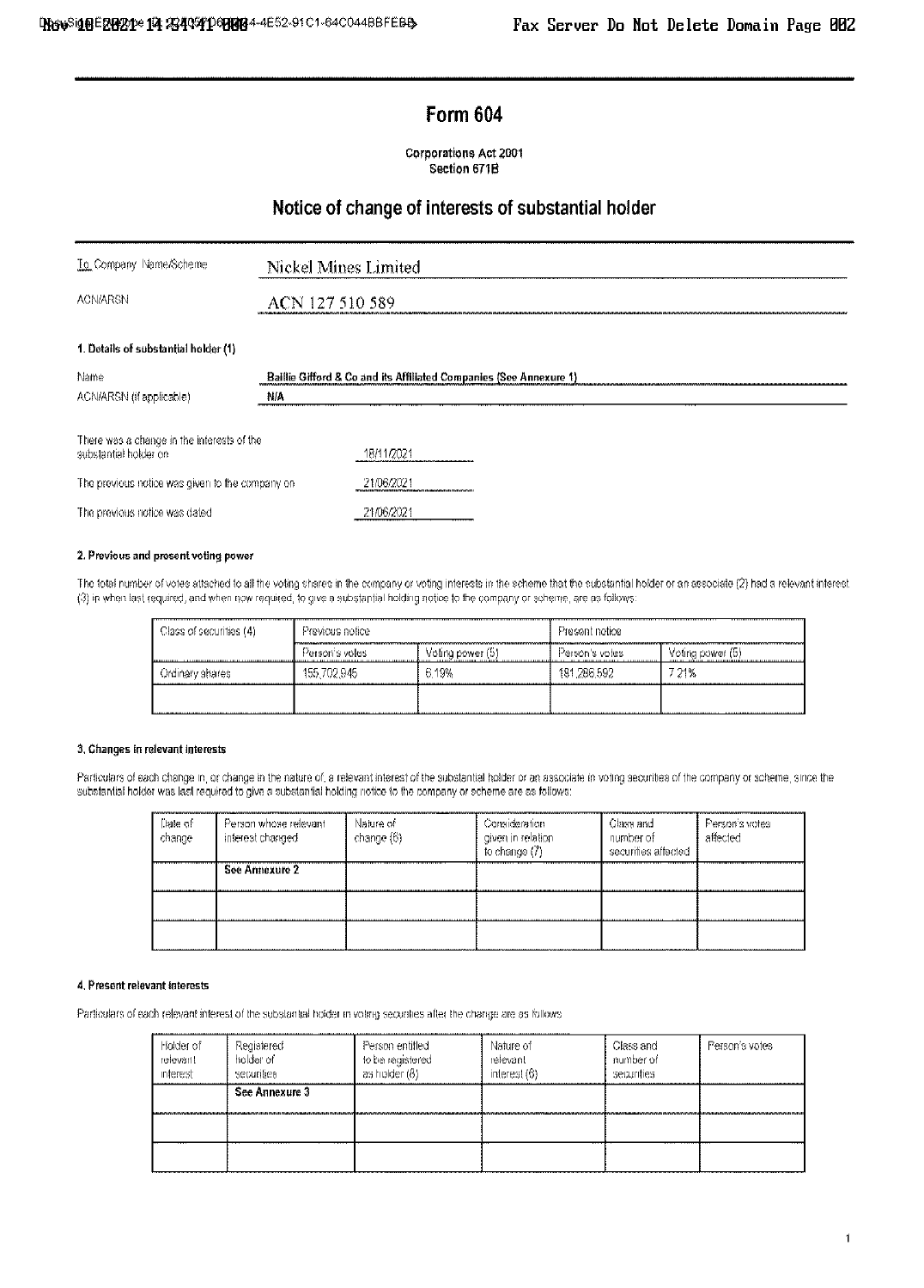#### 5. Changes in association

The persons who have become associates (2) of, ceased to be associates of, or have changed the nature of their association (9) with, the substantial holder in relation to voting interests in the company or scheme are as follows:

| Name and ACN/ARSN (if applicable) | Nature of association<br>1987 - 1987 - 1988 - 1989 - 1989 - 1989 - 1989 - 1989 - 1989 - 1989 - 1989 - 1989 - 1989 - 1989 - 1989 - 1989<br>-------------------<br><b>.</b> |
|-----------------------------------|---------------------------------------------------------------------------------------------------------------------------------------------------------------------------|
|                                   |                                                                                                                                                                           |

#### 6. Addresses

The addresses of persons named in this form are as follows:

| Name                                                                      | Address                                                                                      |
|---------------------------------------------------------------------------|----------------------------------------------------------------------------------------------|
| Baillie Gifford & Co.                                                     | {Calton Square, 1 Greenside Row, Edinburgh, Scotland, EH1 3AN                                |
| Baillie Gifford Overseas Limited                                          | Calton Square, 1 Greenside Row, Edinburgh, Scotland, EH1 3AN                                 |
| Baillie Gifford Life Limited                                              | ∮Calton Square, 1 Greenside Row, Edinburgh, Scotland, EM1 3AN                                |
| Baillie Gifford & Co Limited                                              | <b>İ</b> Calton Square, 1 Greenside Row, Edinburgh, Scotland, EH1 3AN.                       |
| Baillie Gifford Savings Management Limited                                | ]Calton Square, 1 Greenside Row, Edinburgh, Scotland, EH1 3AN.                               |
| Baillie Gifford International LLC                                         | Calton Square, 1 Greenside Row, Edinburgh, Scotland, EH1 3AN                                 |
| Mitsubishi UFJ Baillie Gifford Asset Management                           | [Calton Square, 1 Greenside Row, Edinburgh, Scotland, EH1 3AN                                |
| Baillie Gifford Funds Services LLC                                        | {Calton Square, 1 Greenside Row, Edinburgh, Scotland, EH1 3AN                                |
| Baillie Gifford Asia (Hong Kong) Limited                                  | Calton Square, 1 Greenside Row, Edinburgh, Scotland, EH1 3AN                                 |
| Baillie Gifford Investment Management (Europe)                            | [4/5 School House Lane East, Dublin 2, D02 N279, Ireland.                                    |
| Baillie Gifford Investment Management (Shanghai)                          | ใ∪nit 4203-04, One Museum Place, 669 Xin Zha Road, Jing An District. Shanghai 200041, China  |
| Baillie Gifford Services Limited                                          | {Calton Square, 1 Greenside Row, Edinburgh, Scotland, EH1 3AN                                |
| Baillie Gifford IT Services (Poland) sp. z o.o.                           | Generation Park Z, ul. Towarowa 28, 00-839 Warsaw, Poland                                    |
| Baillie Gifford Overseas Investment Fund<br>Management (Shanghai) Limited | ‡Unit 4203-04, One Museum Place, 669 Xin Zha Road. Jing An District, Shanghai 200041, China. |

## Signature



#### **DIRECTIONS**

- If there are a number of substantial holders with similar or related relevant interests (eg a corporation and its related corporations, or the manager and trustee of  $(1)$ an equity trust), the names could be included in an annexure to the form. If the relevant interests of a group of persons are essentially similar, they may be referred to throughout the form as a specifically named group if the membership of each group, with the names and addresses of members is clearly set out in paragraph 6 of the form.
- $(2)$ See the definition of "associate" in section 9 of the Corporations Act 2001.
- See the definition of "relevant interest" in sections 608 and 671B(7) of the Corporations Act 2001  $(3)$
- $(4)$ The voting shares of a company constitute one class unless divided into separate classes.
- $(5)$ The person's votes divided by the total votes in the body corporate or scheme multiplied by 100.
- $(6)$ Include details of:
	- any relevant agreement or other circumstances because of which the change in relevant interest occurred. If subsection 6718(4) applies, a copy of  $\{e\}$ any document setting out the terms of any relevant agreement, and a statement by the person giving full and accurate details of any contract, scheme or arrangement, must accompany this form, together with a written statement certifying this contract, scheme or arrangement, and
	- $\langle b \rangle$ any qualification of the power of a person to exercise, control the exercise of, or influence the exercise of, the voting powers or disposal of the securities to which the relevant interest relates (indicating clearly the particular securities to which the qualification applies).

See the definition of "relevant agreement" in section 9 of the Corporations Act 2001

- $(7)$ Details of the consideration must include any and all benefits, money and other, that any person from whom a relevant interest was acquired has, or may, become entified to receive in relation to that acquisition. Details must be included even if the benefit is conditional on the happening or not of a contingency. Details must be included of any benefit paid on behalf of the substantial holder or its associate in relation to the acquisitions, even if they are not paid directly to the person from whom the relevant interest was acquired.
- $(8)$ If the substantial holder is unable to determine the identity of the person (eg if the relevant interest arises because of an option) write "unknown".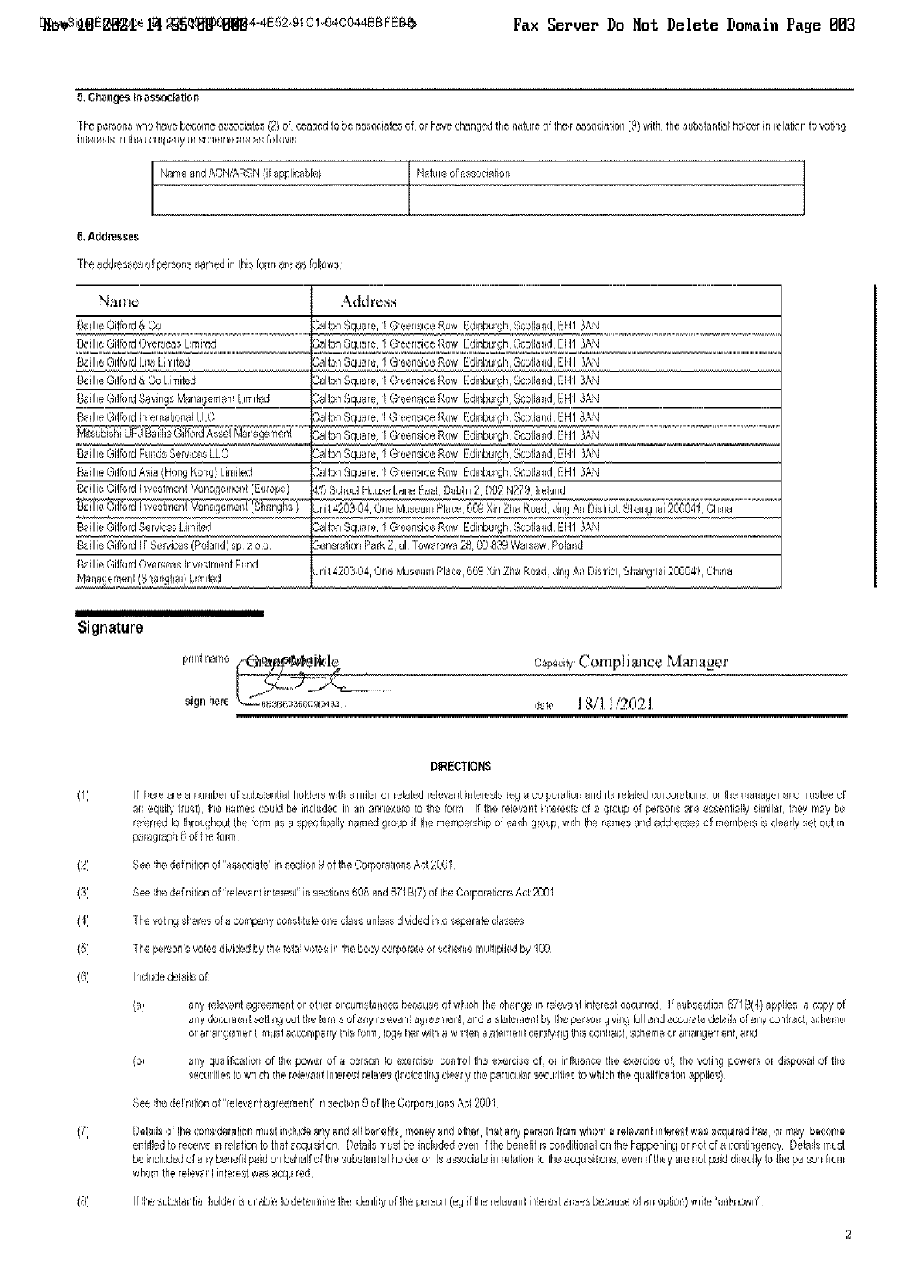$(9)$ Give defails, if appropriate, of the present association and any change in that association since the last substantial holding notice.

## Annexure 1 Nickel Mines Limited - ACN 127 510 589

#### Details of substantial holder

Baillie Gifford & Co is the parent undertaking of an investment management group based in Edinburgh, Scotland. Baillie Gifford & Co is a partnership founded under Scottish<br>Law and is registered with the Financial Conduct A

We act as discretionary fund managers on behalf of, mainly, institutional clients under the umbrella of Baillie Gifford Overseas Limited for our clients based outside the UK and Baillie Gifford & Co for our clients in the UK.

More details can be found at our website www.ballheqifford.com.

The following companies are Affiliated Companies of Baillie Gifford & Co.

| Subsidiary                                               | Control |
|----------------------------------------------------------|---------|
| Baillie Gifford Overseas Ltd                             | 100%    |
| Baillie Gifford Life Limited                             | 100%    |
| Baillie Gifford & Co Limited                             | 100%    |
| Baillie Gifford Savings Management Limited               | 100%    |
| <b>Baillie Gifford International LLC</b>                 | 100%    |
| Mitsubishi UFJ Baillie Cifford Asset Management Limited  | 49%     |
| Baillie Gifford Asia (Hong Kong) Limited                 | 100%    |
| Baillie Gifford Funds Services LLC                       | 100%    |
| Baillie Gifford Investment Management (Europe) Limited   | 100%    |
| Baillie Gifford Investment Management (Shanghai) Limited | 100%    |
| Baillie Gifford Services Limited                         | 100%    |
| Baillie Gifford IT Services (Poland) sp. 2 o.o.          | 100%    |
| Baillie Gifford Overseas Investment Fund Management      | 100%    |
| (Shanghai) Limited                                       |         |

This is annexure 1 of 1 page referred to in Form 604 - Notice of change of interests of substantial holder

## Signature

| orint-<br>name | SES OCT.<br>ΉЫ€                   | canor" | :omphance-                   |
|----------------|-----------------------------------|--------|------------------------------|
|                | Mehdelelelede                     |        | Matalana Matalana kata ta ta |
| sign<br>here   | ∽<br><b>CONTRACTOR</b><br>        | date   | 18 November                  |
|                | - 683850360090433,,,<br>-----<br> |        | دىرى<br><br>                 |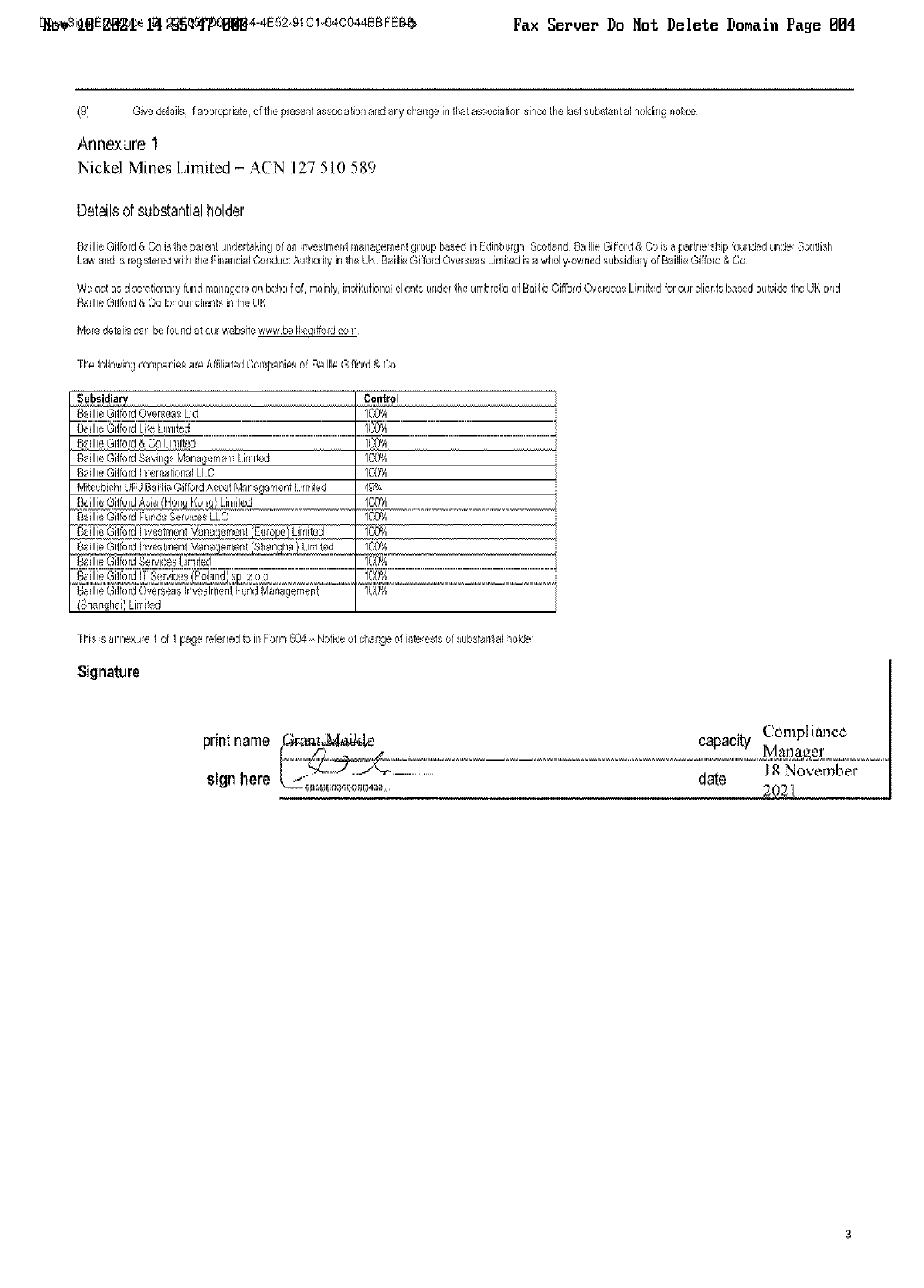## Annexure 2

Nickel Mines Limited - ACN 127 510 589

Details of changes in relevant interest

| Date of change | Person whose relevant<br>interest changed | Nature of<br>change      | <b>Considerations</b><br>given in<br>relation to<br>change (GBP) | Number of<br>securities<br>affected | Person's votes affected                                |
|----------------|-------------------------------------------|--------------------------|------------------------------------------------------------------|-------------------------------------|--------------------------------------------------------|
| 01/07/2021     | <b>Baillie Gifford</b><br>Overseas        | Securities<br>Withdrawn  | $-1,781,362$                                                     | $-3,289,222$                        | JP Morgan Nominees<br>Australia Limited                |
| 01/07/2021     | <b>Baillie Gifford</b><br>Overseas        | Securities<br>Introduced | 1,680,904                                                        | 3,099,105                           | JP Morgan Nominees<br>Australia Limited                |
| 01/07/2021     | <b>Baillie Gifford</b><br>Overseas        | Securities<br>Introduced | 102,451                                                          | 190,117                             | JP Morgan Nominees<br>Australia Limited                |
| 06/07/2021     | <b>Baillie Gifford &amp; Co</b>           | Purchase                 | 494,992                                                          | 849,850                             | <b>HSBC Custody</b><br>Nominees (Australia)<br>Limited |
| 19/07/2021     | <b>Baillie Gifford</b><br>Overseas        | Purchase                 | 3,977                                                            | 6,736                               | <b>HSBC Custody</b><br>Nominees (Australia)<br>Limited |
| 22/07/2021     | Baillie Gifford & Co                      | Purchase                 | 627,066                                                          | 1,103,182                           | <b>HSBC Custody</b><br>Nominees (Australia)<br>Limited |
| 23/07/2021     | <b>Baillie Gifford</b><br>Overseas        | Purchase                 | 787,041                                                          | 1,287,154                           | <b>HSBC Custody</b><br>Nominees (Australia)<br>Limited |
| 23/07/2021     | <b>Baillie Gifford &amp; Co</b>           | Purchase                 | 190,696                                                          | 322,816                             | <b>HSBC Custody</b><br>Nominees (Australia)<br>Limited |
| 26/07/2021     | <b>Baillie Gifford</b><br>Overseas        | Purchase                 | 943,545                                                          | 1,483,667                           | <b>HSBC Custody</b><br>Nominees (Australia)<br>Limited |
| 27/07/2021     | <b>Baillie Gifford</b><br>Overseas        | Purchase                 | 735,287                                                          | 1,144,748                           | <b>HSBC Custody</b><br>Nominees (Australia)<br>Limited |
| 27/07/2021     | <b>Baillie Gifford</b><br>Overseas        | Sale                     | $-323,151$                                                       | $-510,364$                          | <b>JP Morgan Nominees</b><br>Australia Limited         |
| 27/07/2021     | <b>Baillie Gifford</b><br>Overseas        | Sale                     | $-19,825$                                                        | $-31,311$                           | <b>JP Morgan Nominees</b><br>Australia Limited         |
| 27/07/2021     | <b>Baillie Gifford</b><br>Overseas        | Sale                     | $-974, 105$                                                      | $-1,538,441$                        | <b>HSBC Custody</b><br>Nominees (Australia)<br>Limited |
| 27/07/2021     | <b>Baillie Gifford</b><br>Overseas        | Sale                     | $-1,897$                                                         | $-2,985$                            | <b>HSBC Custody</b><br>Nominees (Australia)<br>Limited |
| 30/07/2021     | Baillie Gifford & Co.                     | Purchase                 | 1,177,105                                                        | 2,013,197                           | <b>HSBC Custody</b><br>Nominees (Australia)<br>Limited |
| 30/07/2021     | <b>Baillie Gifford</b><br>Overseas        | Purchase                 | 12.662                                                           | 21,656                              | <b>HSBC Custody</b><br>Nominees (Australia)<br>Limited |
| 02/08/2021     | <b>Baillie Gifford</b><br>Overseas        | Purchase                 | 1,855                                                            | 3,174                               | <b>HSBC Custody</b><br>Nominees (Australia)<br>Limited |
| 04/08/2021     | <b>Baillie Gifford</b><br>Overseas        | Purchase                 | 77,556                                                           | 127,834                             | <b>HSBC Custody</b><br>Nominees (Australia)<br>Limited |
| 06/08/2021     | <b>Baillie Gifford</b><br>Overseas        | Purchase                 | 13,554                                                           | 23,149                              | <b>HSBC Custody</b><br>Nominees (Australia)<br>Limited |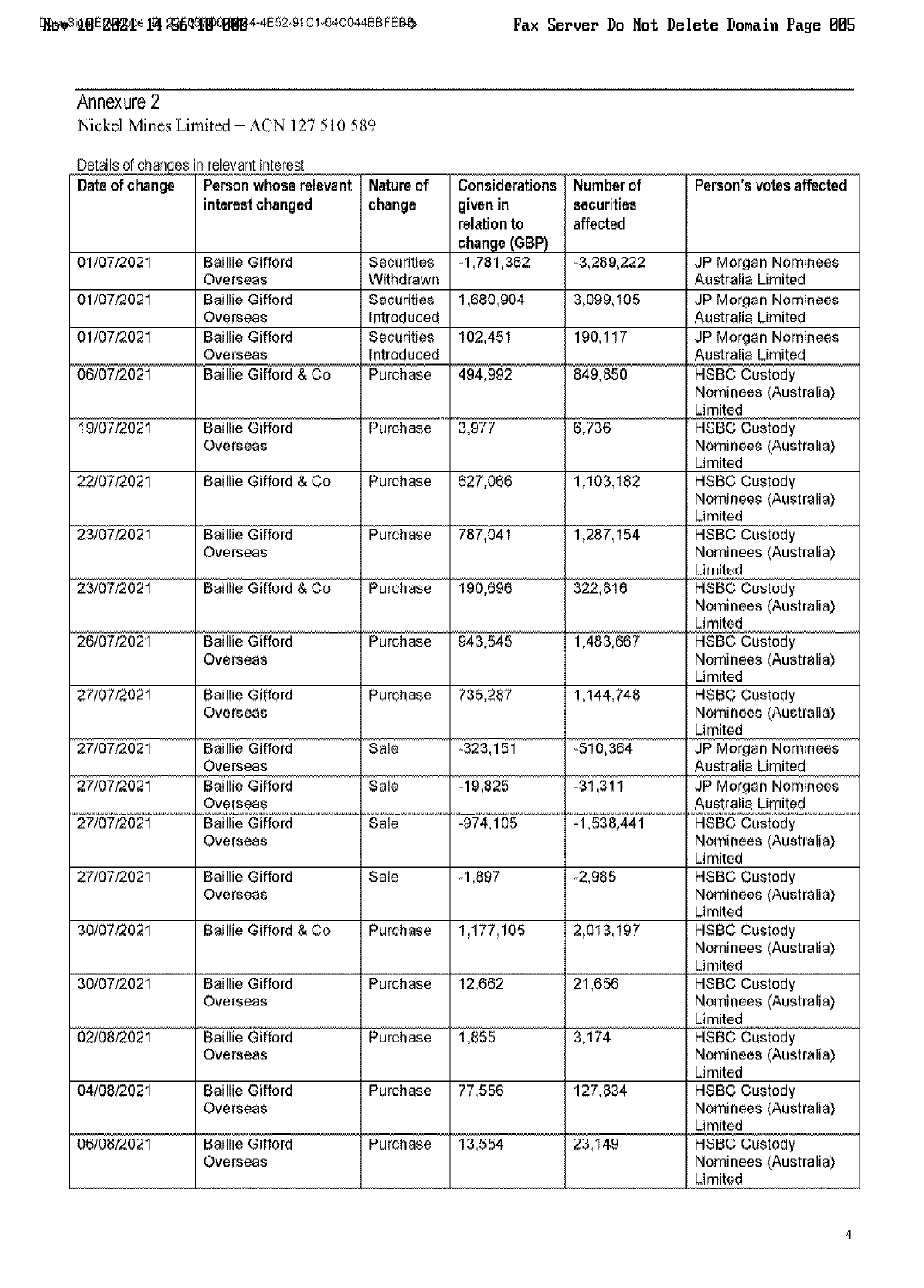| 09/08/2021 | <b>Baillie Gifford</b>          | Purchase | 6,036     | 10,437    | <b>HSBC Custody</b>                         |
|------------|---------------------------------|----------|-----------|-----------|---------------------------------------------|
|            | Overseas                        |          |           |           | Nominees (Australia)                        |
|            |                                 |          |           |           | Limited                                     |
| 10/08/2021 | <b>Baillie Gifford</b>          | Purchase | 14.358    | 25,409    | <b>HSBC Custody</b>                         |
|            | Overseas                        |          |           |           | Nominees (Australia)                        |
|            |                                 |          |           |           | Limited                                     |
| 13/08/2021 | Baillie Gifford & Co.           | Purchase | 911,069   | 1,548,581 | <b>HSBC Custody</b>                         |
|            |                                 |          |           |           | Nominees (Australia)                        |
|            |                                 |          |           |           | Limited                                     |
| 30/08/2021 | <b>Baillie Gifford</b>          | Purchase | 219,455   | 403,341   |                                             |
|            |                                 |          |           |           | <b>HSBC Custody</b><br>Nominees (Australia) |
|            | Overseas                        |          |           |           | Limited                                     |
|            |                                 |          |           |           |                                             |
| 30/08/2021 | <b>Baillie Gifford</b>          | Purchase | 42 24 3   | 77,669    | <b>HSBC Custody</b>                         |
|            | Overseas                        |          |           |           | Nominees (Australia)                        |
|            |                                 |          |           |           | Limited                                     |
| 01/09/2021 | Baillie Gifford & Co.           | Purchase | 779,746   | 1,457,950 | <b>HSBC Custody</b>                         |
|            |                                 |          |           |           | Nominees (Australia)                        |
|            |                                 |          |           |           | Limited                                     |
| 02/09/2021 | Baillie Gifford & Co.           | Purchase | 133,955   | 243,548   | <b>HSBC Custody</b>                         |
|            |                                 |          |           |           | Nominees (Australia)                        |
|            |                                 |          |           |           | Limited                                     |
| 07/09/2021 | <b>Baillie Gifford</b>          | Purchase | 156,313   | 284,755   | <b>HSBC Custody</b>                         |
|            | Overseas                        |          |           |           | Nominees (Australia)                        |
|            |                                 |          |           |           | Limited                                     |
| 09/09/2021 | <b>Baillie Gifford</b>          | Purchase | 7,416     | 13,940    | <b>HSBC Custody</b>                         |
|            | Overseas                        |          |           |           | Nominees (Australia)                        |
|            |                                 |          |           |           | Limited                                     |
| 16/09/2021 | <b>Baillie Gifford &amp; Co</b> | Purchase | 692,326   | 1,154,349 | <b>HSBC Custody</b>                         |
|            |                                 |          |           |           | Nominees (Australia)                        |
|            |                                 |          |           |           | Limited                                     |
| 12/10/2021 | <b>Baillie Gifford</b>          | Purchase | 17,222    | 33,060    | <b>HSBC Custody</b>                         |
|            | Overseas                        |          |           |           | Nominees (Australia)                        |
|            |                                 |          |           |           | Limited                                     |
| 18/10/2021 | Baillie Gifford & Co            | Purchase | 855,778   | 1,543,941 | <b>HSBC Custody</b>                         |
|            |                                 |          |           |           | Nominees (Australia)                        |
|            |                                 |          |           |           | Limited                                     |
| 22/10/2021 | <b>Baillie Gifford</b>          | Purchase | 39 4 7 3  | 67.613    | <b>HSBC Custody</b>                         |
|            | Overseas                        |          |           |           | Nominees (Australia)                        |
|            |                                 |          |           |           | Limited                                     |
| 27/10/2021 | Baillie Gifford & Co.           | Purchase | 919,018   | 1,546,684 | <b>HSBC Custody</b>                         |
|            |                                 |          |           |           | Nominees (Australia)                        |
|            |                                 |          |           |           | Limited                                     |
| 29/10/2021 | <b>Baillie Gifford</b>          | Purchase | 278,498   | 487,140   | <b>HSBC Custody</b>                         |
|            | Overseas                        |          |           |           | Nominees (Australia)                        |
|            |                                 |          |           |           | Limited                                     |
| 01/11/2021 | Baillie Gifford & Co.           | Purchase | 2,263,691 | 3,835,430 | <b>HSBC Custody</b>                         |
|            |                                 |          |           |           | Nominees (Australia)                        |
|            |                                 |          |           |           | Limited                                     |
| 02/11/2021 | Baillie Gifford & Co            | Purchase | 1,228,257 | 2,144,944 | <b>HSBC Custody</b>                         |
|            |                                 |          |           |           | Nominees (Australia)                        |
|            |                                 |          |           |           | Limited                                     |
| 08/11/2021 | Baillie Gifford & Co            | Purchase | 464,797   | 846,345   | <b>HSBC Custody</b>                         |
|            |                                 |          |           |           | Nominees (Australia)                        |
|            |                                 |          |           |           | Limited                                     |
| 12/11/2021 | Baillie Gifford & Co.           | Purchase | 692.769   | 1,190,058 | <b>HSBC Custody</b>                         |
|            |                                 |          |           |           | Nominees (Australia)                        |
|            |                                 |          |           |           | Limited                                     |
| 15/11/2021 | Baillie Gifford & Co            | Purchase | 595,281   | 967,085   | <b>HSBC Custody</b>                         |
|            |                                 |          |           |           | Nominees (Australia)                        |
|            |                                 |          |           |           | Limited                                     |
| 15/11/2021 | <b>Baillie Gifford</b>          | Purchase | 30,497    | 49,081    | <b>HSBC Custody</b>                         |
|            | Overseas                        |          |           |           | Nominees (Australia)                        |
|            |                                 |          |           |           | Limited                                     |
|            |                                 |          |           |           |                                             |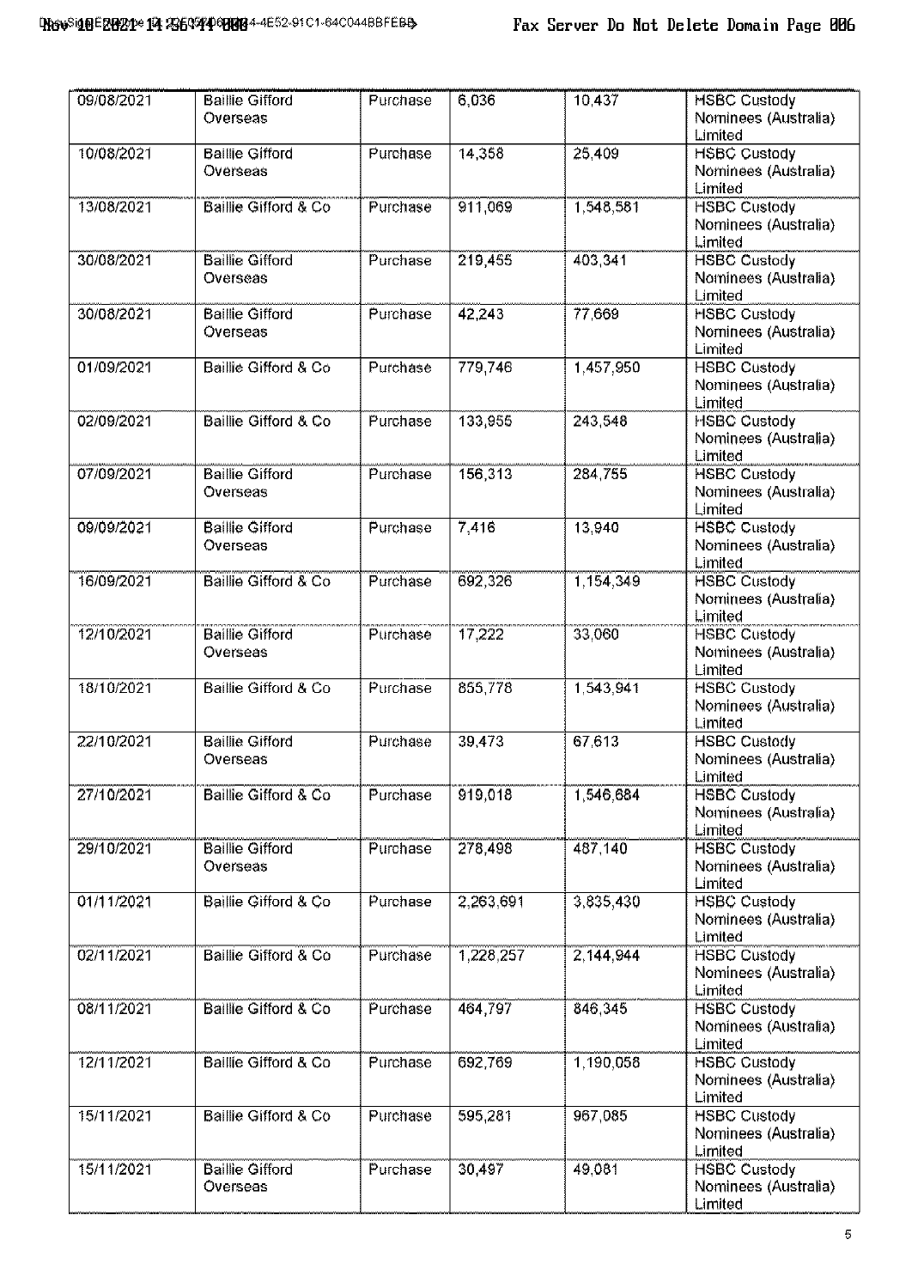| 17/11/2021 | Baillie Gifford & Co  | Purchase | 515.960 | 829.851 | HSBC Custody<br>Nominees (Australia)<br>Limited |
|------------|-----------------------|----------|---------|---------|-------------------------------------------------|
| 18/11/2021 | Baillie Gifford & Co. | Purchase | 324.901 | 518,374 | HSBC Custody<br>Nominees (Australia)<br>Limited |

This is annexure 2 of 3 pages referred to in Form 604 -- Notice of change of interests of substantial holder

## Signature

| print name | Grant Meikle<br>capacity<br>: DocuSigned by<br><b>Government consumers</b> | Compliance      |
|------------|----------------------------------------------------------------------------|-----------------|
| sign here  | *********<br>date<br>883BE030DC9D433                                       | 18 November<br> |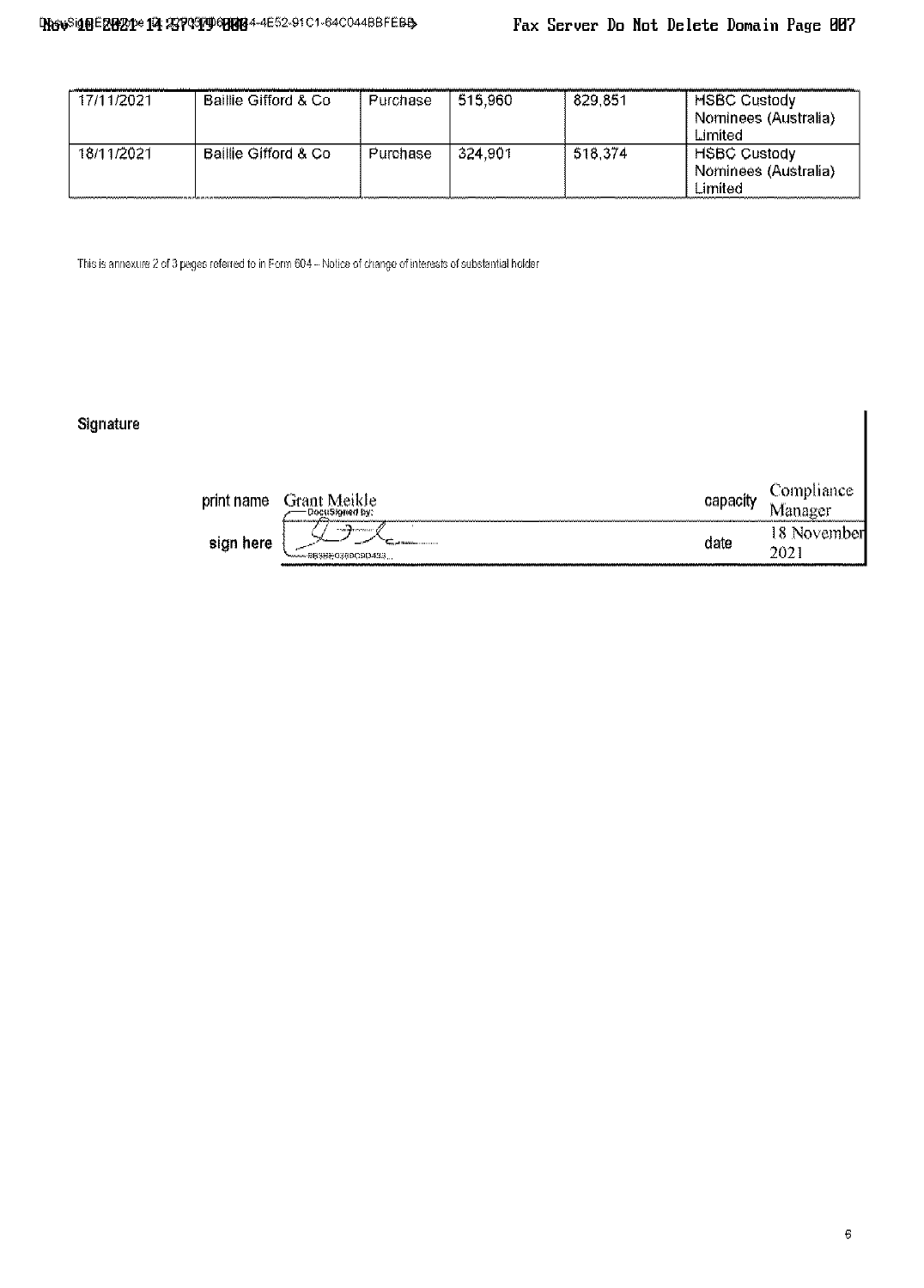## Annexure 3 Nickel Mines Limited - ACN 127 510 589

Details of present registered holders

| Holder of relevant<br><b>Interest</b>      | Registered holder of<br>securities                  | Person<br>entitled to<br>be.<br>registered<br>as holder<br>(8) | Nature of<br>relevant<br>interest (6)                                                                                                                               | securities         | Class and number of | Person's<br>votes |
|--------------------------------------------|-----------------------------------------------------|----------------------------------------------------------------|---------------------------------------------------------------------------------------------------------------------------------------------------------------------|--------------------|---------------------|-------------------|
| Baillie Gifford & Co                       | <b>HSBC Custody Nominees</b><br>(Australia) Limited | ٠                                                              | Baillie<br>Gifford & Co                                                                                                                                             | Ordinary<br>shares | 132,268,710         | 132,268,710       |
| <b>Baillie Gifford</b><br>Overseas Limited | <b>HSBC Custody Nominees</b><br>(Australia) Limited | à.                                                             | and Baillie<br>Gifford                                                                                                                                              | Ordinary<br>shares | 46,270,335          | 46,270,335        |
| Baillie Gifford<br>Overseas Limited        | JP Morgan Nominees<br>Australia Limited             |                                                                | Overseas<br>Limited have<br>power to (or<br>to control)<br>exercise vote<br>and-or<br>dispose of<br>the securities<br>as<br>discretionary<br>investment<br>managers | Ordinary<br>shares | 2,747,547           | 2,747,547         |

This is annexure 3 of 1 page referred to in Form 604 - Notice of change in interests of substantial holder

## Signature

| aame<br>nrıı<br>. <del>.</del><br>and the common of the common of the common of the common of the common of the common of the common of the common of the common of the common of the common of the common of the common of the common of the common of the comm<br>--- |      | чапсе -    |
|-------------------------------------------------------------------------------------------------------------------------------------------------------------------------------------------------------------------------------------------------------------------------|------|------------|
|                                                                                                                                                                                                                                                                         |      |            |
| <b><i>Chambion comme comment</i></b><br>--<br>rere                                                                                                                                                                                                                      | date | ber        |
| - 27<br>6B3BE0360C9D433<br>-----------------                                                                                                                                                                                                                            |      | ---------- |